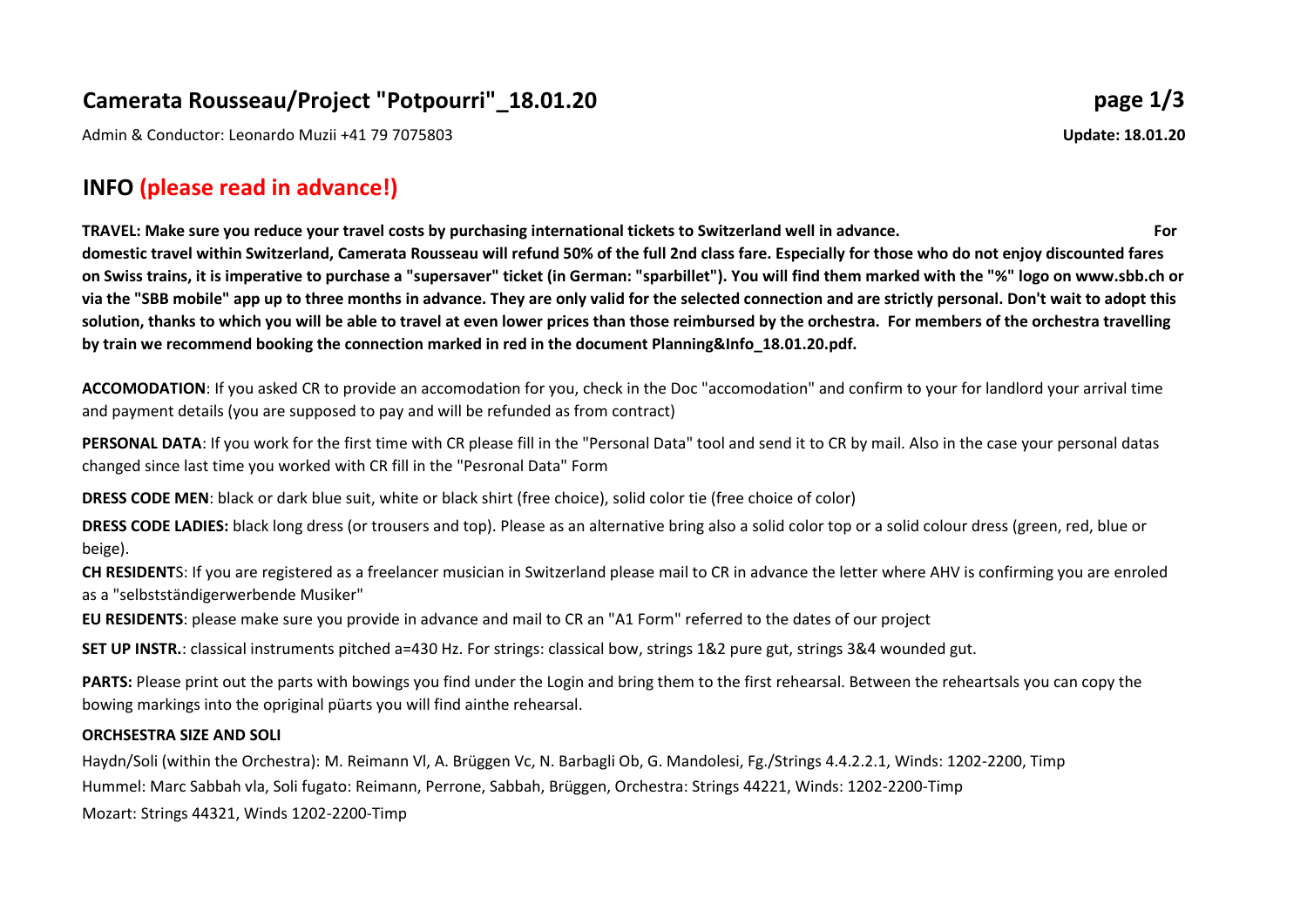**ORCHESTRA MEMBERS**: Fl E. Oertle, N. Barbagli Ob1, M. Bonastre OPb2, G. Mandolesi Fg1, G. Graziadio Fg2, G. Garcia Hr1, I. Vanossi Hr2, M. Würsch Tr1, NN Tr2, M. Erni Timp

Vl1: M. Reimann (CM), A. Pilarchjk, P. Fabris, L. Öberg, Vl2 P. Perrone (solo), S. Birchler, M. Toczko, J. Krebs, Vla: L. Fiorini, L. Fernandes, E. Abbati (only in Mozart), Vc: A. Brüggen (solo), G. Padoin, Cb: L. Bandini

## **PLANNING page 2/3**

### **Adresses:**

**Update: 18.01.20**

 **H95**, Horburgstrasse 95, 4057 Basel

**Studio**, Claramattweg 4, 4058 Basel: walk up the stair in the front of the entrance gate, first floor, left door

| <b>Date</b>    | <b>Time</b> | Where          | Event                     | <b>Works</b>      | Who is involved                |
|----------------|-------------|----------------|---------------------------|-------------------|--------------------------------|
| Monday 10.2    |             | 15.00h Studio  | Solo+conductor rehearsal  | Hummel            | Soloist                        |
|                |             | 19.00 h Studio | 4 Soloists+cond. rhearsal | Hummel fugato     | Leaders vl1, vl2, vc and soist |
|                |             | 20.00 h Studio | 4 Soloists+cond. rhearsal | Haydn concertante | soloists: vl, ob, fg, vc       |
|                |             | 22.00 h        |                           |                   |                                |
| Tuesday 11.2   |             | 13.00 h H95    | Arrival/ Meeting          |                   | <b>Strings</b>                 |
|                |             | 14.00 h        | Rehearsal                 | Mozart, Haydn     | <b>Strings</b>                 |
|                |             | 17.00 h        |                           |                   |                                |
|                |             | 18.00 h H95    | Rehearsal                 | Haydn, Hummel     | Strings, Woodwinds             |
|                |             | 21.00 h        |                           |                   |                                |
| Wednesday 12.2 |             | 10.00 h H95    | Rehearsal                 | Mozart, Haydn     | Strings, Woodwinds             |
|                |             | 13.00 h        |                           |                   |                                |
|                |             | 14.00 h H95    | Rehearsal                 | Haydn, Hummel     | Tutti (with brasses and timp.) |
|                |             | 17.00 h        |                           |                   |                                |
| Thursday 13.2  |             | 10.00 h H95    | Rehearsal                 | Mozart            | Tutti (with brasses and timp.) |
|                |             | 13.00 h        |                           |                   |                                |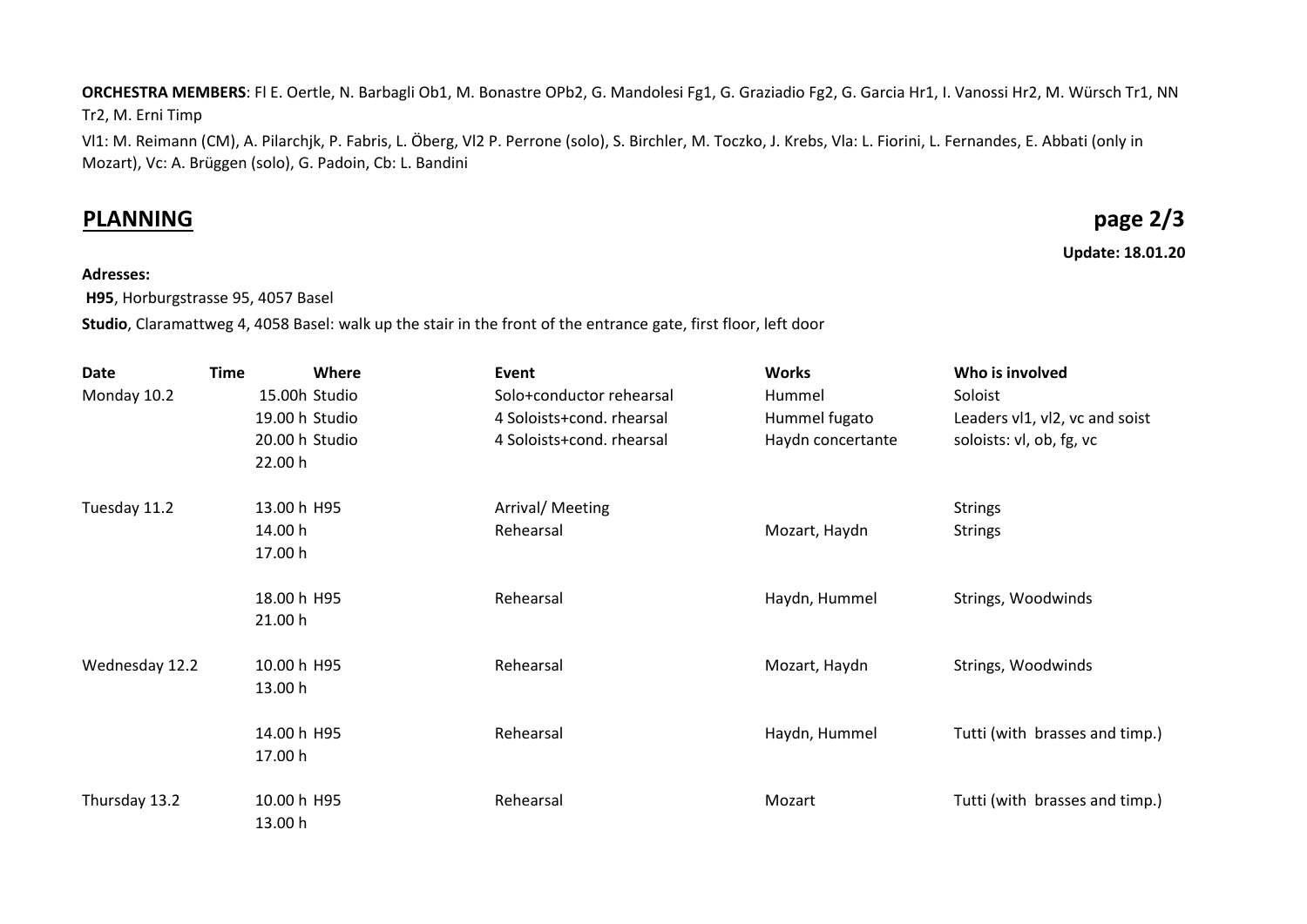|                | 14.00 h H95<br>17.00 h         | <b>General Rehearsal</b>            | complete programme | Tutti (with brasses and timp.)        |
|----------------|--------------------------------|-------------------------------------|--------------------|---------------------------------------|
|                |                                |                                     |                    | page $3/3$<br><b>Update: 18.01.20</b> |
| Friday 14.2    |                                |                                     |                    |                                       |
|                | 15.00 h                        | Set up audio material               |                    | Audio engeneer                        |
|                | 13.55 h Basel SBB              | Train to Interlaken WEST            |                    | Orchestra                             |
|                | 17.15 h Unterseen/ Ref. Kirche | Rehearsal                           |                    | tutti                                 |
|                | 19.30h                         | <b>Concert</b>                      | complete programme | tutti                                 |
|                | 21.30h                         | Removing materials                  |                    |                                       |
|                | 22.15h                         |                                     |                    |                                       |
|                | 22.05 h Interlaken WEST        | <b>Train departure to Basel SBB</b> |                    | Orchestra                             |
|                | 23.05 h Interlaken WEST        | Next Train departure to Basel SBB   |                    | Dirigent, Video, Audio, Pauken        |
| Saturday 15.2  |                                |                                     |                    |                                       |
|                | 15.00 h                        | Set up audio material               |                    | Audio engeneer                        |
|                | 17.00 h Basel/ Martinskirche   | Rehearsal                           | complete programme | tutti                                 |
|                | 19.30h                         | <b>Concert</b>                      |                    | tutti                                 |
|                | 0.00h                          |                                     |                    |                                       |
|                | 21.30 h                        | Removing materials                  |                    |                                       |
|                | 22.15 h                        |                                     |                    |                                       |
| Sunday 16.2.20 |                                |                                     |                    |                                       |
|                | 12.30 h                        | Set up video and audiomaterial      |                    | Audio and Video technicians           |
|                | 13.06 h Basel SBB              | Train departure to Zürich (14.00h)  |                    | Orchestra                             |
|                | 14.30 h Zürich/Kirche St Peter | Rehearsal                           | complete programme | tutti + Audio and Video technician    |
|                | 17.00 h                        | <b>Concert</b>                      |                    | tutti                                 |
|                | 20.00 h                        | Additional recording corrections    |                    | tutti                                 |
|                | 22.00 h                        |                                     |                    |                                       |
|                | 22.00 h                        | Removing materials                  |                    | tutti+Audio and Video engeneers       |
|                | 23.00 h                        |                                     |                    |                                       |